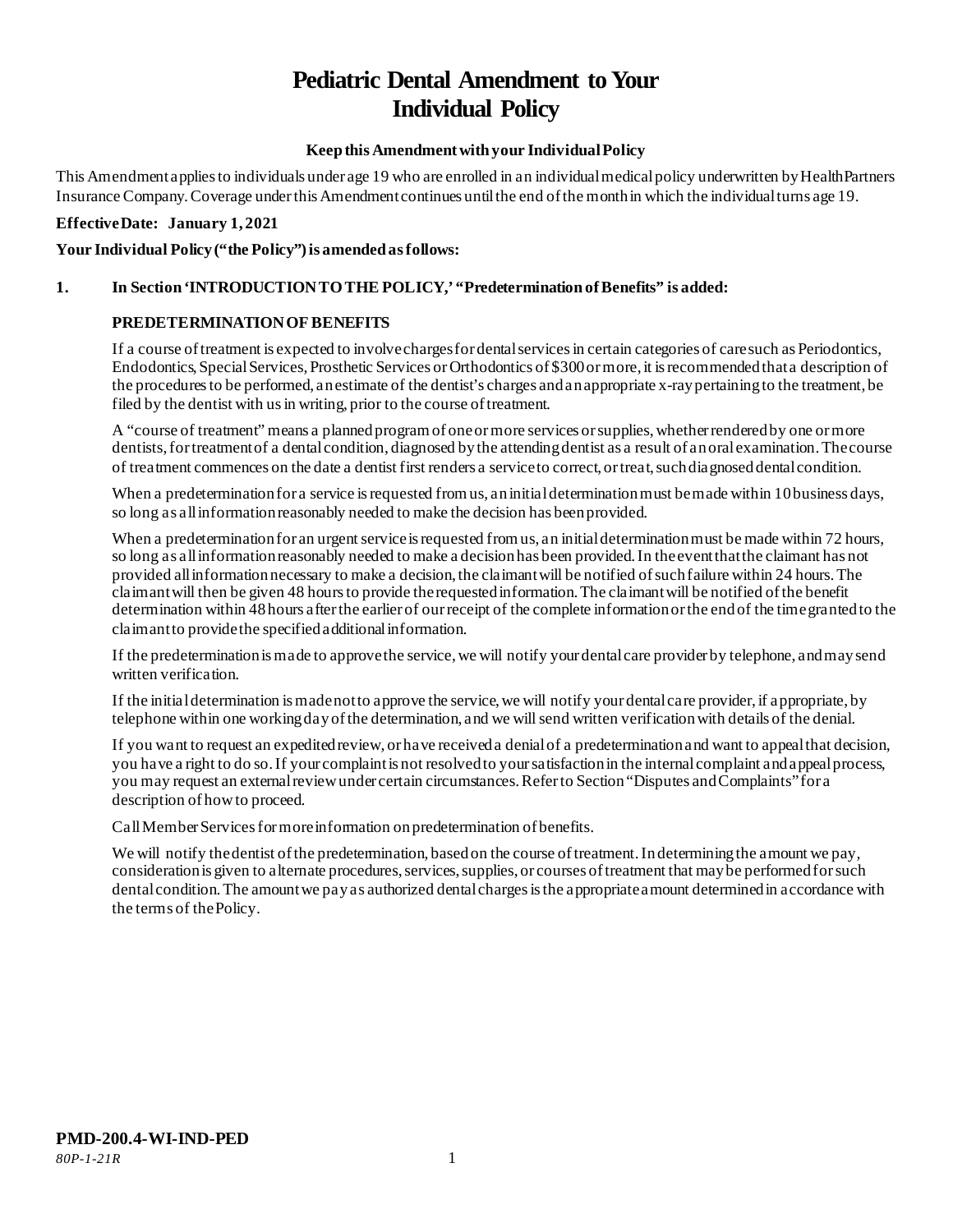If a description of the procedures to be performed, and an estimate of the dentist's charges are not submitted in advance, we reserve the right to make a determination of benefits payable, taking into account alternate procedures, services, supplies or courses of treatment, based on accepted standards of dental practice.

Predetermination for services to be performed is limited to services performed within 90 days from the date such course of treatment was approved by us. Additional services required after 90 days may be submitted in writing, as a new course of treatment, and approved on the same basis as the prior plan.

#### **2. In Section 'DEFINITIONS OF TERMS USED,' the following definitions are added:**

**Clinically Accepted Dental Services.** These are techniques or services, accepted for general use, based on risk/benefit implications (evidence based). Some clinically accepted techniques are approved only for limited use, under specific circumstances.

**Consultations**. These are diagnostic services provided by a dentist or dental specialist other than the practitioner who is providing treatment.

**Cosmetic Care.**These are dental services to improve appearance, without treatment of a related illness or injury.

**Customary Restorative Materials.** These are amalgam (silver fillings), glass ionomer and intraorally cured acrylic resin and resin-based composite materials (white fillings).

**Date of Service.** This is generally the date the dental service is performed. For prosthetic, or other special restorative procedures, the date of service is the date impressions were made for final working models. For endodontic procedures, date of service is the date on which the root canal was first entered for the purpose of canal preparation.

**Dentally Necessary.**This is care which is limited to diagnostic examination, treatment, and the use of dental equipment and appliances and which is required to prevent deterioration of dental health, or to restore dental function. The insured's general health condition must permit the necessary procedure(s). Decisions about dental necessity are made by HealthPartners Insurance Company.'s dental directors or their designees.

**Dentist.**This is a professionally degreed doctor of dental surgery or dental medicine who lawfully performs a dental service in strict accordance with governmental licensing privileges and limitations.

**Elective Procedures.**These are procedures which are available to patients but which are not dentally necessary.

**Emergency Dental Care.** These are services for an acute dental condition that would lead a prudent layperson to reasonably expect that the absence of immediate care would result in serious impairment to the dentition or would place the person's oral health in serious jeopardy.

**Endodontics.**This is the treatment of diseases of the dental pulp. Endodontics includes root canal therapy, pulp capping procedures, apexification and periapical procedures associated with root canal treatment.

**Medically Necessary Orthodontic Services.**These are comprehensive medically necessary services covered for pediatric dental insureds who have a severe handicapping malocclusion related to a medical condition resulting from congenital, craniofacial or dentofacial malformations involving the teeth and requiring reconstructive surgical correction in addition to orthodontic services.

**Oral Surgery.** This is routine surgery involving teeth or alveolar bone, including extraction and alveolectomy. Oral surgery may include other oral treatment and surgery, if a dentist considers it dentally necessary. Oral surgery does not include orthodontia, orthognathic surgery, and placement of dental implants or surgical care that is necessary because of a medical condition.

**Orthodontics.** This is medically necessary dental care for the correction of severe handicapping malocclusion of teeth using appliances and techniques that alter the position of teeth in the jaws.

**Orthognathic Surgery.** This is oral surgery to alter the position of the jaw bones.

**Periodontics.** This is non-surgical and surgical treatment of diseases of the gingiva (gums) and bone supporting the teeth.

**Prosthetic Services.**These are services to replace missing teeth; including the prescribing, repair, construction, replacement and fitting of fixed bridges and full or partial removable dentures.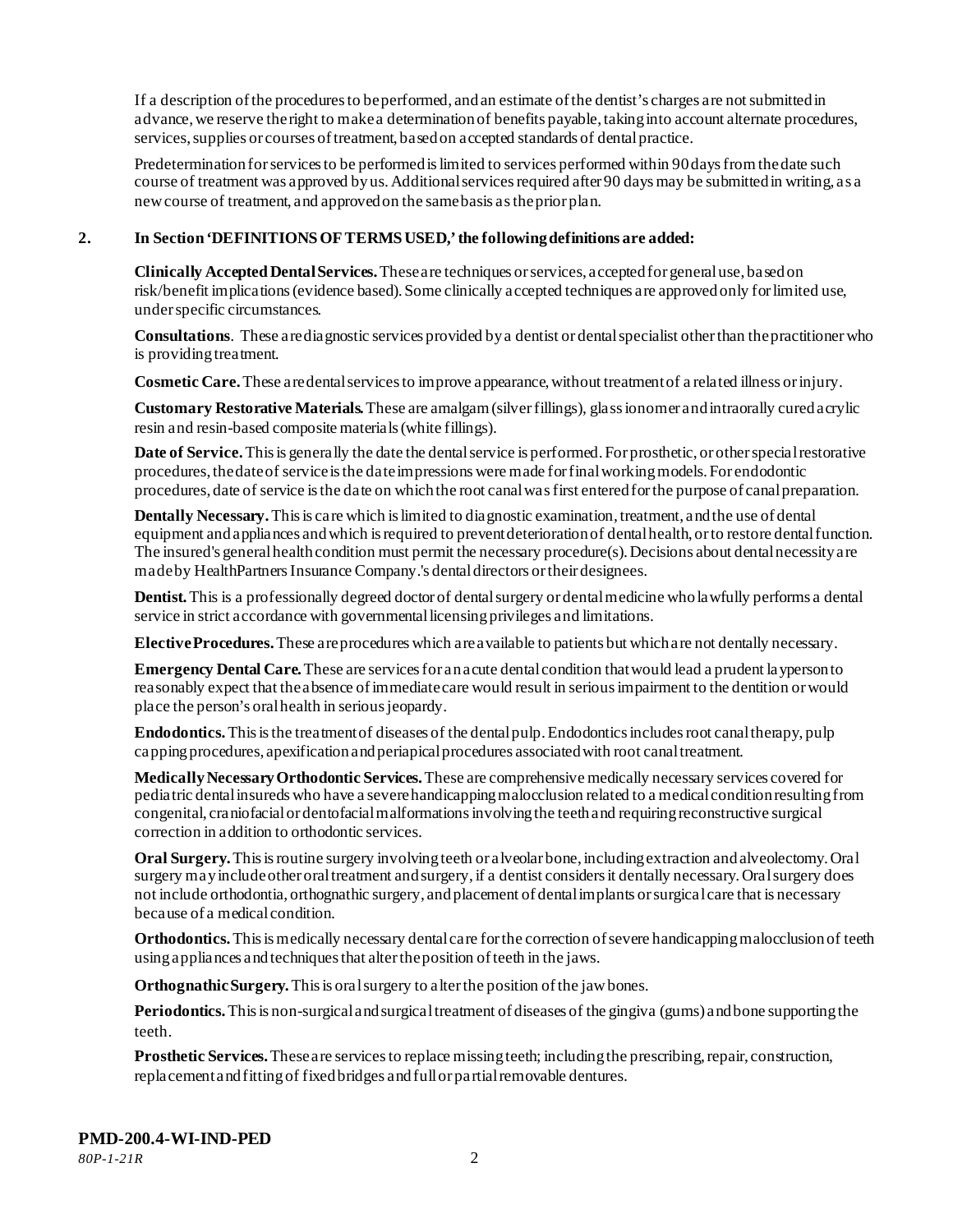## **3. The following are added to Section "SERVICES NOT COVERED," and apply only to Pediatric Dental benefits:**

- Treatment, procedures or services which are not dentally necessary and/or which are primarily educational in nature or for the vocation, comfort, convenience, appearance or recreation of the insured.
- The treatment of conditions which foreseeable result from excluded services.
- For Network Benefits, treatment, procedures or services which are not provided by a network dentist or other authorized provider or are not authorized by us.
- Dental services or supplies which are performed primarily for cosmetic purposes or for the purpose of improving the appearance of your teeth. This includes tooth whitening, tooth bonding and veneers that cover the teeth. This exclusion does not apply to services for reconstructive surgery. However, to the extent that these reconstructive surgery services are paid as medical services under the Policy, they are not covered as Pediatric Dental services.
- Hospitalization or other facility charges.
- Local anesthesia or use of electronic analgesia billed as a separate procedure is not covered. Inhaled nitrous oxide is not covered. General anesthesia and intravenous sedation are not covered except as indicated in this Amendment.
- Orthodontic services, except as provided in this Amendment.
- Orthognathic surgery (surgery to reposition the jaws).
- Services which are elective, investigative, experimental or not otherwise clinically accepted.
- Procedures, appliances or restorations that are necessary to alter, restore or maintain occlusion, including but not limited to: increasing vertical dimension, replacing or stabilizing tooth structure lost by attrition (including chipping or fractures), or erosion or realigning teeth, except as covered orthodontic services provided in this Amendment. Mandibular orthopedic appliances and bite planes are also not covered.
- Procedures, appliances (other than occlusal guards, as indicated in this Amendment) or restorations for the prevention of bruxism (grinding of teeth) or clenching.
- Services for the following items:
	- o replacement of any missing, lost or stolen dental or implant-supported prosthesis.
	- replacement or repair of orthodontic appliances.
	- o replacement of orthodontic appliances due to non-compliance.
- Services related to a prosthetic or special restorative appliance which was installed or delivered more than 60 days after termination of coverage.
- Diagnostic testing that is performed and billed as a separate procedure such as collection of microorganisms for culture, viral cultures, genetic testing for susceptibility or oral disease and caries susceptibility tests. This includes all oral pathology and laboratory testing charges.
- For non-network coverage, dental services related to the replacement of any teeth missing prior to the insured's effective date under this Amendment.
- Dental services, supplies and devices not expressly covered as a benefit under this Amendment.
- Prescription drugs and medications prescribed by a dentist. This includes gingival irrigation.
- Services provided to the insured which the insured is not required to pay.
- The portion of a billed charge for an otherwise covered service by a non-network provider, which is in excess of our maximum amount allowed. We also do not cover charges or a portion of a charge which is either a duplicate charge for a service or charges for a duplicate service.
- Services for injury or illness either (a) arising out of an injury in the course of employment and subject to workers' compensation or similar law; or (b) for which benefits are payable without regard to fault, under coverage statutorily required to be contained in any motor vehicle or other liability insurance policy or equivalent self-insurance; or (c) for which benefits are payable under another policy of accident and health insurance, Medicare or any other governmental program.
- Except where expressly addressed in this Amendment, when multiple, acceptable treatment options exist related to a specific dental problem, we will provide benefits based upon the least costly alternative treatment. This includes inlay restorations paid as corresponding amalgam restorations.
- Services covered under the patient's medical plan, except to the extent not covered under the patient's medical plan.
- Additional charges for office visits that occur after regularly scheduled hours, missed appointments or appointments cancelled on short notice.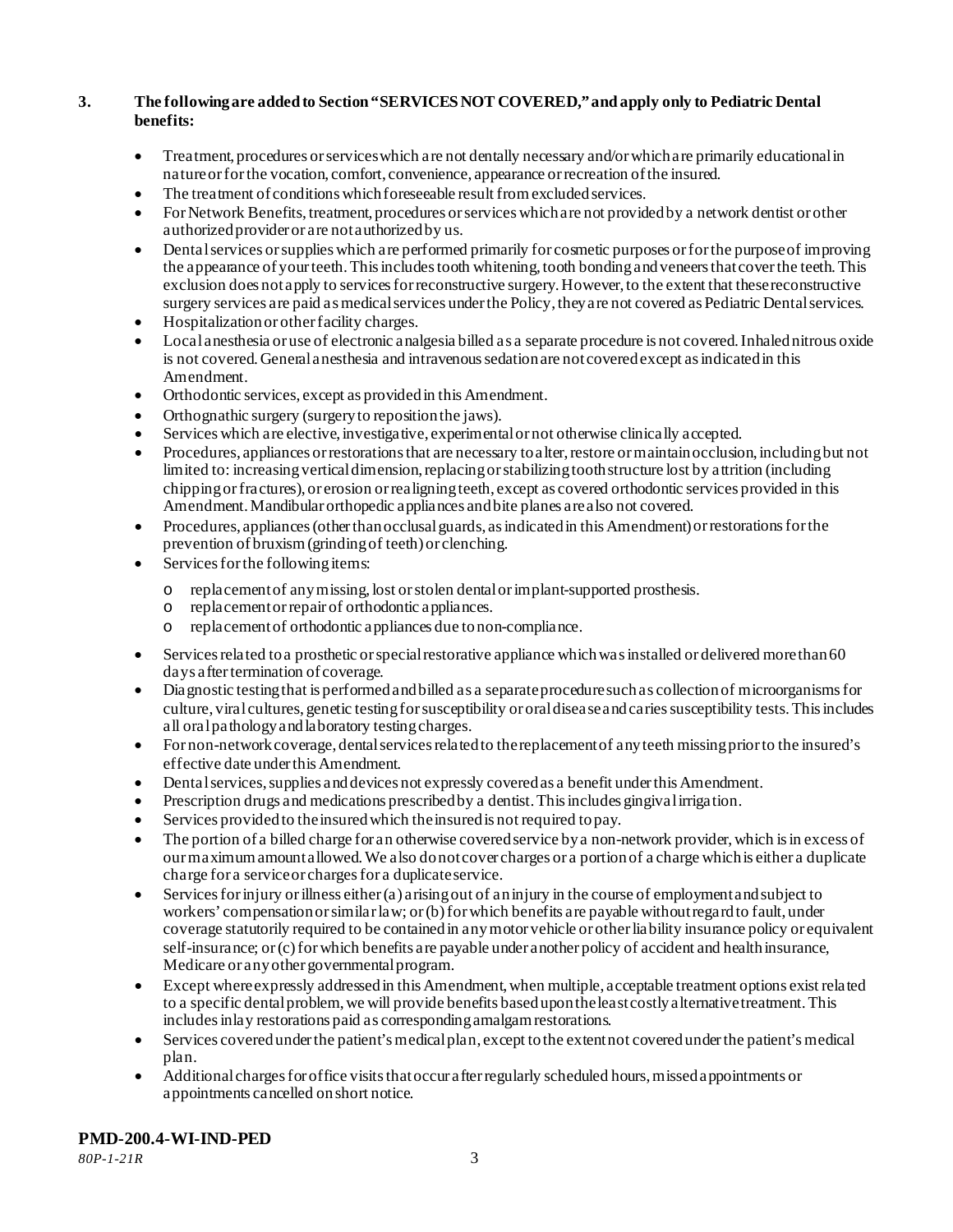- Onlays, veneers or partial crowns fabricated from extraorally cured composite resin or porcelain.
- Periodontal splinting.
- Athletic mouthguards.
- Charges for infection control, sterilization and waste disposal.
- Charges for sales tax.
- Treatment, procedures, or services or drugs which are provided when you are not covered under this Amendment.
- Cone beam CT capture and interpretation.
- Harvest of bone for use in autogenous grafting procedure.
- Charges for maxillofacial prosthetics.
- Charges for case presentations for treatment planning or behavioral management.
- Charges for enamel microabrasion, odontoplasty and pulpal regeneration.
- Charges for surgical procedures for isolationof a tooth with a rubber dam.
- Non-intravenous conscious sedation and drugs to treat anxiety or pain.
- Charges for endodontic endosseous implants.
- Charges for intentional reimplantation (including necessary splinting).
- Charges for canal preparation and fitting of preformed dowel or post.
- Charges for temporary crowns for fractured teeth.
- Charges for interim or custom abutments for implants.
- Charges for rebonding, recementing and repair of fixed retainers.
- Charges for surgical placement of a temporary anchorage device.
- Charges for autogenous or nonautogenous osseous, osteoperiosteal or cartilage graft of the mandible or maxilla.
- Charges for anatomical crown exposure.
- Interim prostheses.
- Connector bars, stress breakers and precision attachments.
- Provisional pontics, crowns and retainer crowns.
- Copings.
- Oral hygiene instruction.
- Removal of fixed space maintainers.
- Hospital, home and extended care facility visits by dental providers.
- Gold foil restorations.
- Treatment for correction of malocclusion of teeth and associated dental and facial disharmonies, and posttreatment retainers, when treatment is not medically necessary.
- Maxillofacial MRI, maxillofacial ultrasound and sialoendoscopy capture and interpretation.
- Post processing of image or image sets.
- Caries risk assessment and documentation.
- Charges for unspecified procedures.
- Charges for the placement of a restorative foundation for an indirect restoration.
- Charges for periradicular services and bone grafts or other material used in conjunction with periradicular surgery.
- Non-dental administrative fees and charges including, but not limited to dental record preparation, and interest charges.
- Services related to the diagnosis and treatment of Temporomandibular Joint Dysfunction (TMD).
- **4. The Benefits Chart is expanded to include the following:**

## **Pediatric Dental Benefits Chart**

**The Policy covers Preventive and Diagnostic Services, Basic, Special, Prosthetic and medically necessary Orthodontia Services only, for insureds under age 19.**

**HealthPartners Insurance Company agrees to cover the dental services described below. This Benefits Chart describes the level of payment that applies for each of the covered services. To be covered, dental services or items described below must be medically or dentally necessary. The date of service must be while you are enrolled in the plan.**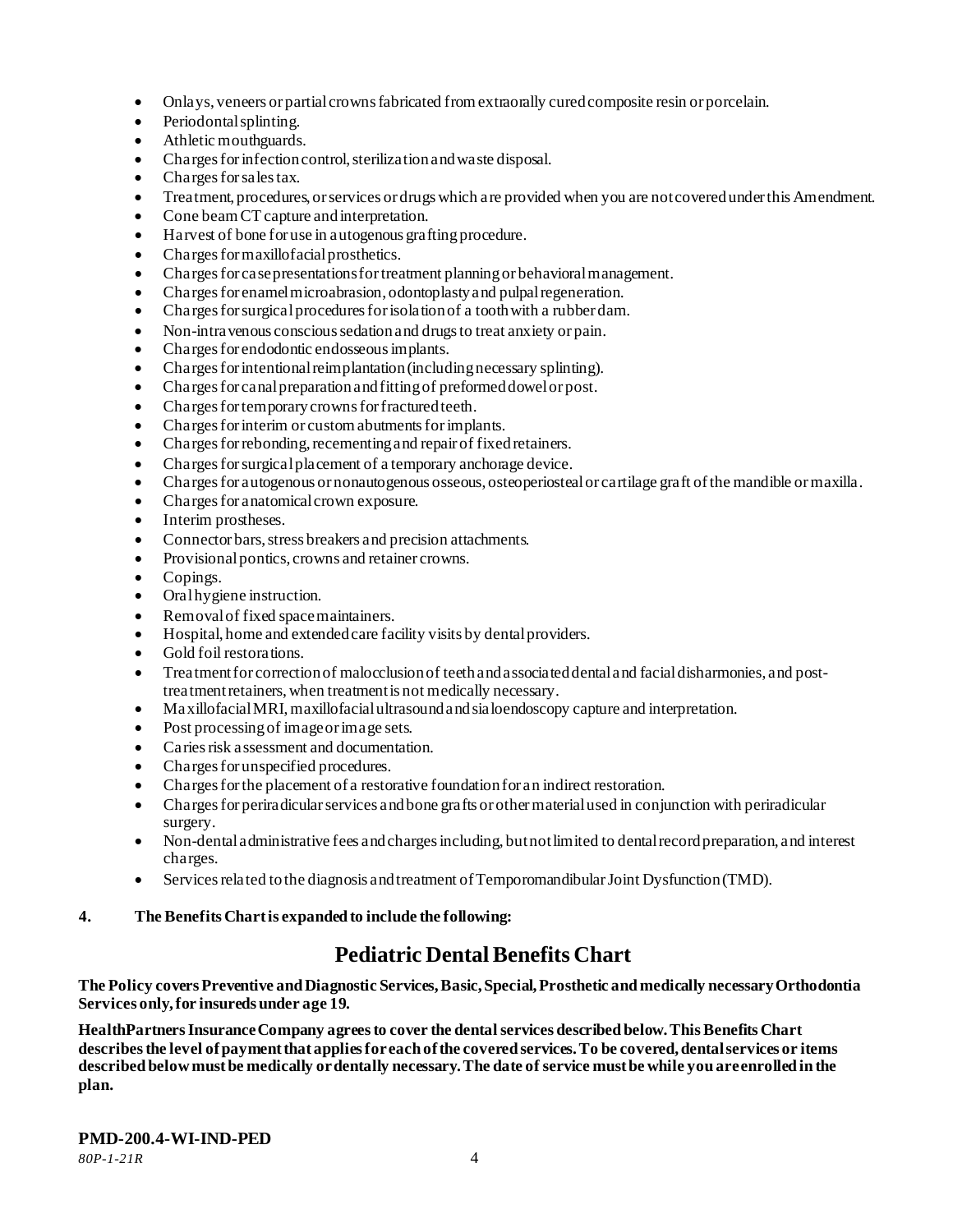**Coverage for eligible services is subject to the exclusions, limitations and other conditions of this Amendment.**

**This dental plan allows you to choose, at any time, dentists within the dental network (Network Benefits), or dentists outside of the network (Non-Network Benefits).**

**The amount that we pay for covered services is listed below. The insuredis responsible for the specified dollar amount and/or percentage of charges that we do not pay. Coverage may vary according to your network selection.**

**Benefits are underwritten by HealthPartners Insurance Company.**

**When you use Non-Network providers, benefits are substantially reduced and you will likely incur significantly higher out-of-pocket expenses. A Non-Network provider does not usually have an agreement with HealthPartners Insurance Company to provide services at a discounted fee. In addition, Non-Network Benefits are restricted to the usual and customary amount under the definition of "Charge". The usual and customary amount can be significantly lower than a Non-Network provider's billed charges. If the Non-Network provider's billed charges are over the usual and customary amount, you pay the difference, in addition to any required deductible, copayment and/or coinsurance, and these charges do not apply to the out-of-pocket limit.**

**This plan is subject to plan and benefit changes required to maintain compliance with federal and state law. This includes, but is not limited to, benefit changes required to maintain a certain actuarial value or metal level. We may also change your deductible, coinsurance and out-of-pocket limit values on an annual basis to reflect cost of living increases.**

**These definitions apply to this Amendment.**

| <b>Calendar Year:</b>  | This is the 12-month period beginning 12:01 A.M. Central Time, on January 1, and<br>ending 12:00 A.M. Central Time of the next following December 31.                                                                                                                                                                                                                                                                                                                                                                                                                                                                                                                                                                                                                                                                                                                                                                                                                                    |
|------------------------|------------------------------------------------------------------------------------------------------------------------------------------------------------------------------------------------------------------------------------------------------------------------------------------------------------------------------------------------------------------------------------------------------------------------------------------------------------------------------------------------------------------------------------------------------------------------------------------------------------------------------------------------------------------------------------------------------------------------------------------------------------------------------------------------------------------------------------------------------------------------------------------------------------------------------------------------------------------------------------------|
| Charge:                | For covered services delivered by participating network providers, this is the<br>provider's discounted charge for a given dental/surgical service, procedure or item,<br>which network providers have agreed to accept as payment in full.                                                                                                                                                                                                                                                                                                                                                                                                                                                                                                                                                                                                                                                                                                                                              |
|                        | For covered services delivered by non-network providers, this is the provider's charge<br>for a given dental/surgical service, procedure or item, up to our maximum amount<br>allowed for that service, procedure or item.                                                                                                                                                                                                                                                                                                                                                                                                                                                                                                                                                                                                                                                                                                                                                               |
|                        | Our maximum amount allowed is based on the usual and customary charge for a given<br>dental/surgical service, procedure or item. It is consistent with the charge of other<br>providers of a given service or item in the same region. You must pay for any charges<br>above the maximum amount allowed, and they do not apply to the out-of-pocket limit.                                                                                                                                                                                                                                                                                                                                                                                                                                                                                                                                                                                                                               |
|                        | To be covered, a charge must be incurred on or after the insured's effective date and<br>on or before the termination date. For participating network provider charges, the<br>amount of the copayment or coinsurance, or the amount applied to the deductible, is<br>based on the agreed fee applicable to the network provider, or a reasonable estimate of<br>the cost according to a fee schedule equivalent. For non-network provider charges, the<br>amount considered as a copayment or coinsurance, or the amount applied to the<br>deductible, is based on the lesser of the billed charge and our maximum amount<br>allowed.                                                                                                                                                                                                                                                                                                                                                   |
| Copayment/Coinsurance: | The specified dollar amount, or percentage, of charges incurred for covered services,<br>which we do not pay, but which an insured must pay, each time an insured receives<br>certain dental services, procedures or items. Our payment for those covered services or<br>items begins a fter the copayment or coinsurance is satisfied. Covered services or items<br>requiring a copayment or coinsurance are specified in this Benefits Chart. For<br>participating network provider charges, the amount considered as a copayment or<br>coinsurance is based on the agreed fee applicable to the network provider, or a<br>reasonable estimate of the cost according to a fee schedule equivalent. For non-<br>network provider charges, the amount considered as a copayment or coinsurance is<br>based on the lesser of the billed charge and our maximum amount allowed. A<br>copayment or coinsurance is due at the time a service is rendered, or when billed by<br>the provider. |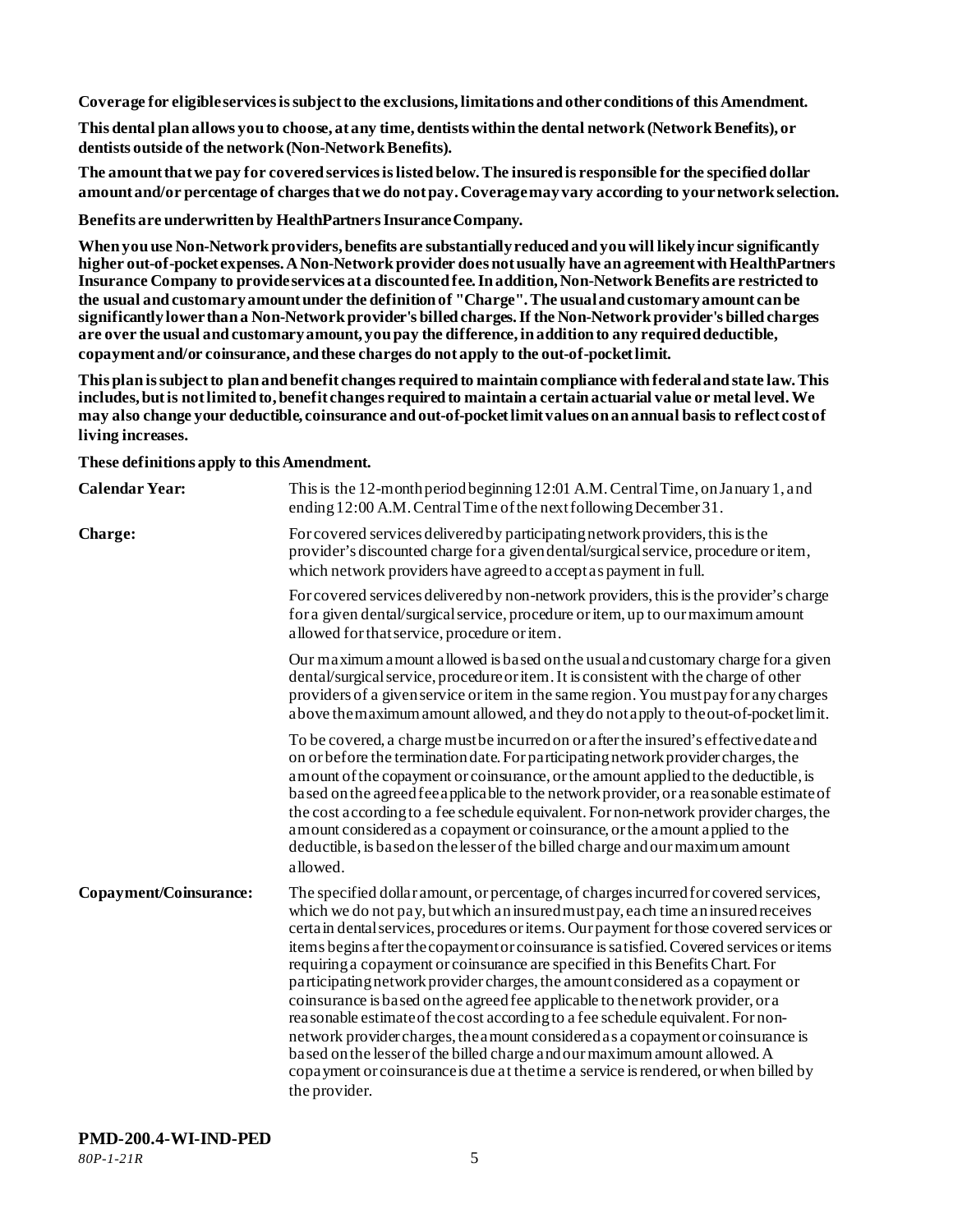| Deductible:                    | The specified dollar amount of charges incurred for covered services, which we do not<br>pay, but an insured or a family has to pay first in a calendar year. Our payment for<br>those services or items begins a fter the deductible is satisfied. Your plan has an<br>embedded deductible. This means once an insured meets the individual deductible, the<br>plan begins paying benefits for that person. If two or more members of the family meet<br>the family deductible, the plan begins paying benefits for all members of the family,<br>regardless of whether each insured has met the individual deductible. However, an<br>insured may not contribute more than the individual deductible towards the family<br>deductible. The amount of the charges that apply to the deductible are based on (1) the<br>a greed fee applicable to the network provider, or a reasonable estimate of the cost<br>according to a fee schedule equivalent; or (2) the lesser of the billed charge and our<br>maximum amount a llowed for the non-network provider. This Benefits Chart indicates<br>which covered services are not subject to the deductible. |
|--------------------------------|------------------------------------------------------------------------------------------------------------------------------------------------------------------------------------------------------------------------------------------------------------------------------------------------------------------------------------------------------------------------------------------------------------------------------------------------------------------------------------------------------------------------------------------------------------------------------------------------------------------------------------------------------------------------------------------------------------------------------------------------------------------------------------------------------------------------------------------------------------------------------------------------------------------------------------------------------------------------------------------------------------------------------------------------------------------------------------------------------------------------------------------------------------|
| <b>Out-of-Pocket Expenses:</b> | You pay the specified copayments/coinsurance and deductibles applicable for<br>particular services, subject to the out-of-pocket limit described below. These amounts<br>are in addition to the monthly premium payments.                                                                                                                                                                                                                                                                                                                                                                                                                                                                                                                                                                                                                                                                                                                                                                                                                                                                                                                                  |
| Out-of-Pocket Limit:           | You pay the copayments/coinsurance and deductibles for covered services, to the individual<br>or family out-of-pocket limit. Thereafter we cover 100% of charges incurred for all other<br>covered services, for the rest of the calendar year. You pay a mounts greater than the out-of-<br>pocket limits if any benefit maximums are exceeded.                                                                                                                                                                                                                                                                                                                                                                                                                                                                                                                                                                                                                                                                                                                                                                                                           |
|                                | Non-Network Benefits a bove the maximum amount allowed (see definition of "charge"<br>above) do not apply to the out-of-pocket limit.                                                                                                                                                                                                                                                                                                                                                                                                                                                                                                                                                                                                                                                                                                                                                                                                                                                                                                                                                                                                                      |
|                                | You are responsible to keep track of the out-of-pocket expenses. Contact Member Services<br>for assistance in determining the amount paid by the insured for specific eligible services<br>received. Claims for reimbursement under the out-of-pocket limit provisions are subject to<br>the same time limits and provisions described under the "Claims Provisions" section of the<br>Policy.                                                                                                                                                                                                                                                                                                                                                                                                                                                                                                                                                                                                                                                                                                                                                             |

**Limits shown below are combined under your Network Benefits and Non-Network Benefits.**

## **Individual Calendar Year Deductible**

| <b>Network Benefits</b>                         | <b>Non-Network Benefits</b>                        |
|-------------------------------------------------|----------------------------------------------------|
| See your Network Benefits individual deductible | See your Non-Network Benefits individual           |
| under your Medical Plan Benefits Chart.         | deductible under your Medical Plan Benefits Chart. |

## **Family Calendar Year Deductible**

| <b>Network Benefits</b>                           | <b>Non-Network Benefits</b>                     |
|---------------------------------------------------|-------------------------------------------------|
| See your Network Benefits family deductible under | See your Non-Network Benefits family deductible |
| your Medical Plan Benefits Chart.                 | under your Medical Plan Benefits Chart.         |

Your Individual and Family deductible amounts may be indexed to allow for deductible amount changes under federal rules.

#### **Individual Calendar Year Out-of-Pocket Limit**

| <b>Network Benefits</b>                                                                                 | <b>Non-Network Benefits</b>                                                                                |
|---------------------------------------------------------------------------------------------------------|------------------------------------------------------------------------------------------------------------|
| See your Network Benefits individual out-of-<br>pocket limit under your Medical Plan Benefits<br>Chart. | See your Non-Network Benefits individual<br>out-of-pocket limit under your Medical Plan<br>Benefits Chart. |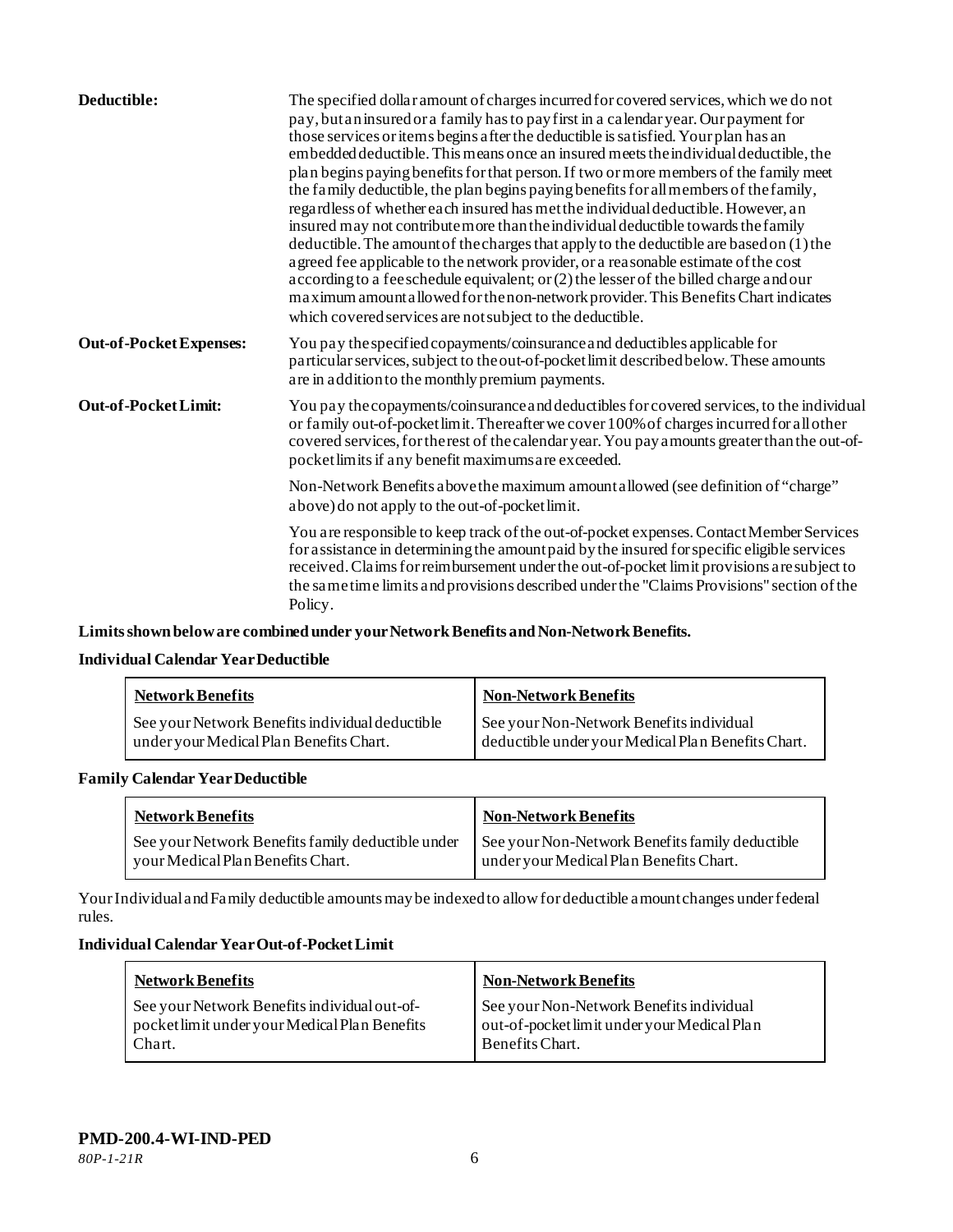| Network Benefits                              | <b>Non-Network Benefits</b>                   |
|-----------------------------------------------|-----------------------------------------------|
| See your Network Benefits family out-of-      | See your Non-Network Benefits family out-of-  |
| pocket limit under your Medical Plan Benefits | pocket limit under your Medical Plan Benefits |
| Chart.                                        | Chart.                                        |

## **PREVENTIVE AND DIAGNOSTICSERVICES**

#### **Covered Services:**

We cover the following preventive and diagnostic services, with certain limitations which are listed below.

#### **Routine dental care examinations for new and existing patients**

| <b>Network Benefits</b>                            | Non-Network Benefits                               |
|----------------------------------------------------|----------------------------------------------------|
| 80% of the charges incurred, limited to twice each | 80% of the charges incurred, limited to twice each |
| calendar year.                                     | calendar vear.                                     |

#### **Dental cleaning (prophylaxis or periodontal maintenance cleaning)**

| <b>Network Benefits</b>                            | Non-Network Benefits                               |
|----------------------------------------------------|----------------------------------------------------|
| 80% of the charges incurred, limited to twice each | 80% of the charges incurred, limited to twice each |
| calendar year.                                     | calendar year.                                     |

#### **Professionally applied topical fluoride (other than silver diamine fluoride)**

| <b>Network Benefits</b>                                              | <b>Non-Network Benefits</b>                                          |
|----------------------------------------------------------------------|----------------------------------------------------------------------|
| 80% of the charges incurred, limited to twice each<br>calendar year. | 80% of the charges incurred, limited to twice each<br>calendar year. |

#### **Silver diamine fluoride**

| <b>Network Benefits</b>                           | <b>Non-Network Benefits</b>                             |
|---------------------------------------------------|---------------------------------------------------------|
| 80% of the charges incurred, limited to twice per | 80% of the charges incurred, limited to twice per tooth |
| tooth each calendar year.                         | each calendar year.                                     |

#### **Pit and Fissure sealant application and preventive resin restoration**

| <b>Network Benefits</b>                        | <b>Non-Network Benefits</b>                             |
|------------------------------------------------|---------------------------------------------------------|
| 80% of the charges incurred, limited to one    | 80% of the charges incurred, limited to one application |
| application per tooth per 36-month period, for | pertooth per 36-month period, for unrestored permanent  |
| unrestored permanent molars.                   | molars.                                                 |

#### **Bitewing x-rays**

| <b>Network Benefits</b>                                             | <b>Non-Network Benefits</b>                                          |
|---------------------------------------------------------------------|----------------------------------------------------------------------|
| 80% of the charges incurred, limited to twice each<br>calendaryear. | 80% of the charges incurred, limited to twice each<br>calendar year. |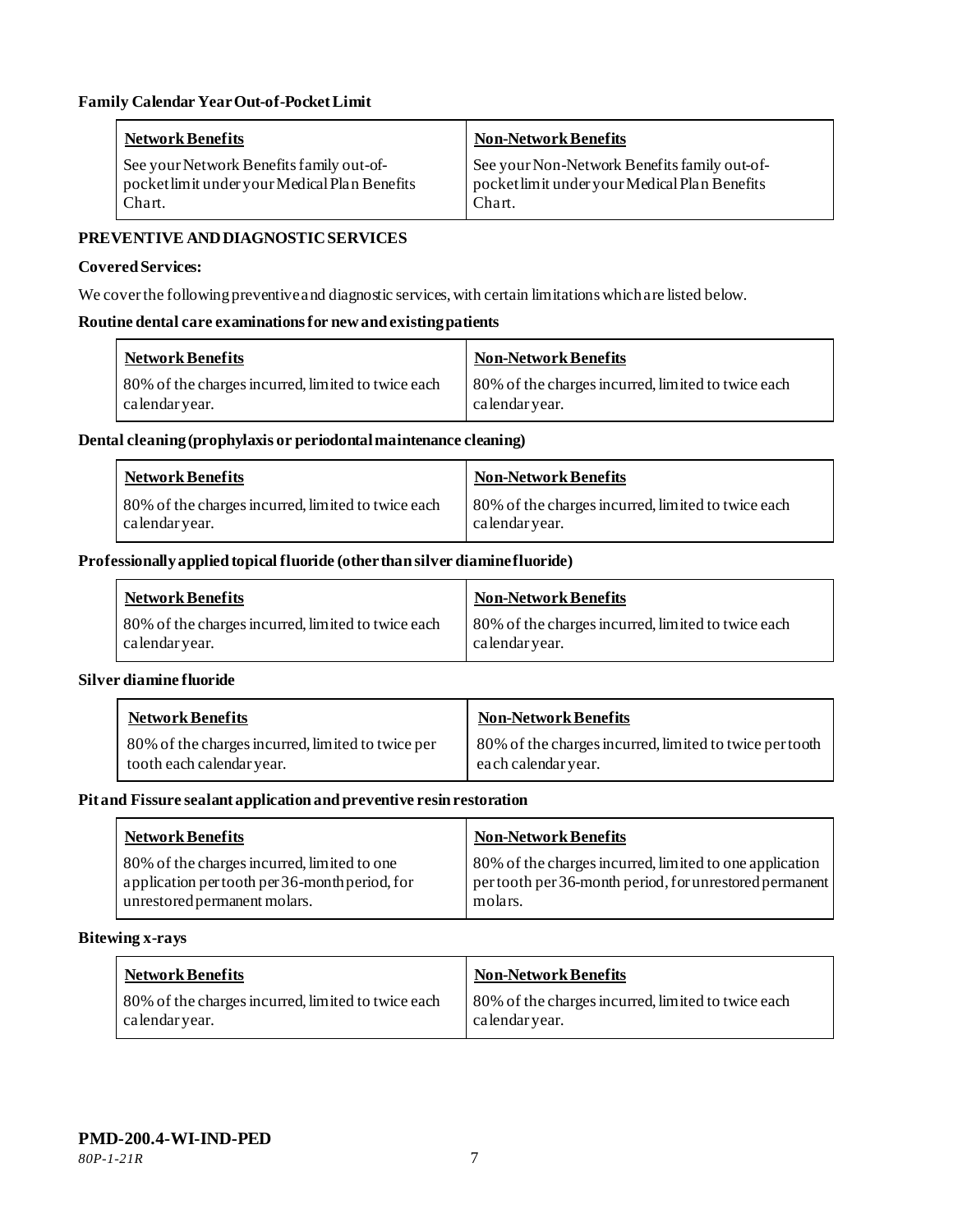#### **Full mouth or panoramic x-rays**

| <b>Network Benefits</b>                            | <b>Non-Network Benefits</b>                              |
|----------------------------------------------------|----------------------------------------------------------|
| 80% of the charges incurred, limited to once every | 80% of the charges incurred, limited to once every sixty |
| sixty months.                                      | months.                                                  |

#### **Other x-rays, except as provided in connection with orthodontic diagnostic procedures and treatment**

| <b>Network Benefits</b>      | <b>Non-Network Benefits</b>  |
|------------------------------|------------------------------|
| 80% of the charges incurred. | 80% of the charges incurred. |

#### **Space maintainers (fixed or removable appliances designed to prevent adjacent and opposing teeth from moving)**

| <b>Network Benefits</b>                             | Non-Network Benefits                                |
|-----------------------------------------------------|-----------------------------------------------------|
| 80% of the charges incurred for lost primary teeth. | 80% of the charges incurred for lost primary teeth. |

#### **Evaluations that are not routine and periodic, including: problem-focused evaluations (either limited or detailed and extensive), periodontal evaluations, and evaluations for insureds under the age of 3 which include counseling with the primary caregiver**

| <b>Network Benefits</b>      | <b>Non-Network Benefits</b>  |
|------------------------------|------------------------------|
| 80% of the charges incurred. | 80% of the charges incurred. |

#### **Screening or assessments of a patient**

| <b>Network Benefits</b>                                             | <b>Non-Network Benefits</b>                                          |
|---------------------------------------------------------------------|----------------------------------------------------------------------|
| 80% of the charges incurred, limited to twice each<br>calendaryear. | 80% of the charges incurred, limited to twice each<br>calendar year. |

#### **Not Covered:**

- Diagnostic testing that is performed and billed as a separate procedure such as collection of microorganisms for culture, viral cultures, genetic testing for susceptibility or oral disease and caries susceptibility tests. This includes all oral pathology and laboratory testing charges.
- Additional charges for office visits that occur after regularly scheduled hours, office visits for observation, missed appointments or appointments cancelled on short notice.
- Cone beam CT capture and interpretation.
- Oral hygiene instruction.
- Removal of fixed space maintainers.
- Hospital, home and extended care facility visits by dental providers.
- Maxillofacial MRI, maxillofacial ultrasound and sialoendoscopy capture and interpretation.
- Post processing of image or image sets.
- Caries risk assessment and documentation.
- Charges for unspecified procedures.
- See "Services Not Covered" in item 3. of this Amendment.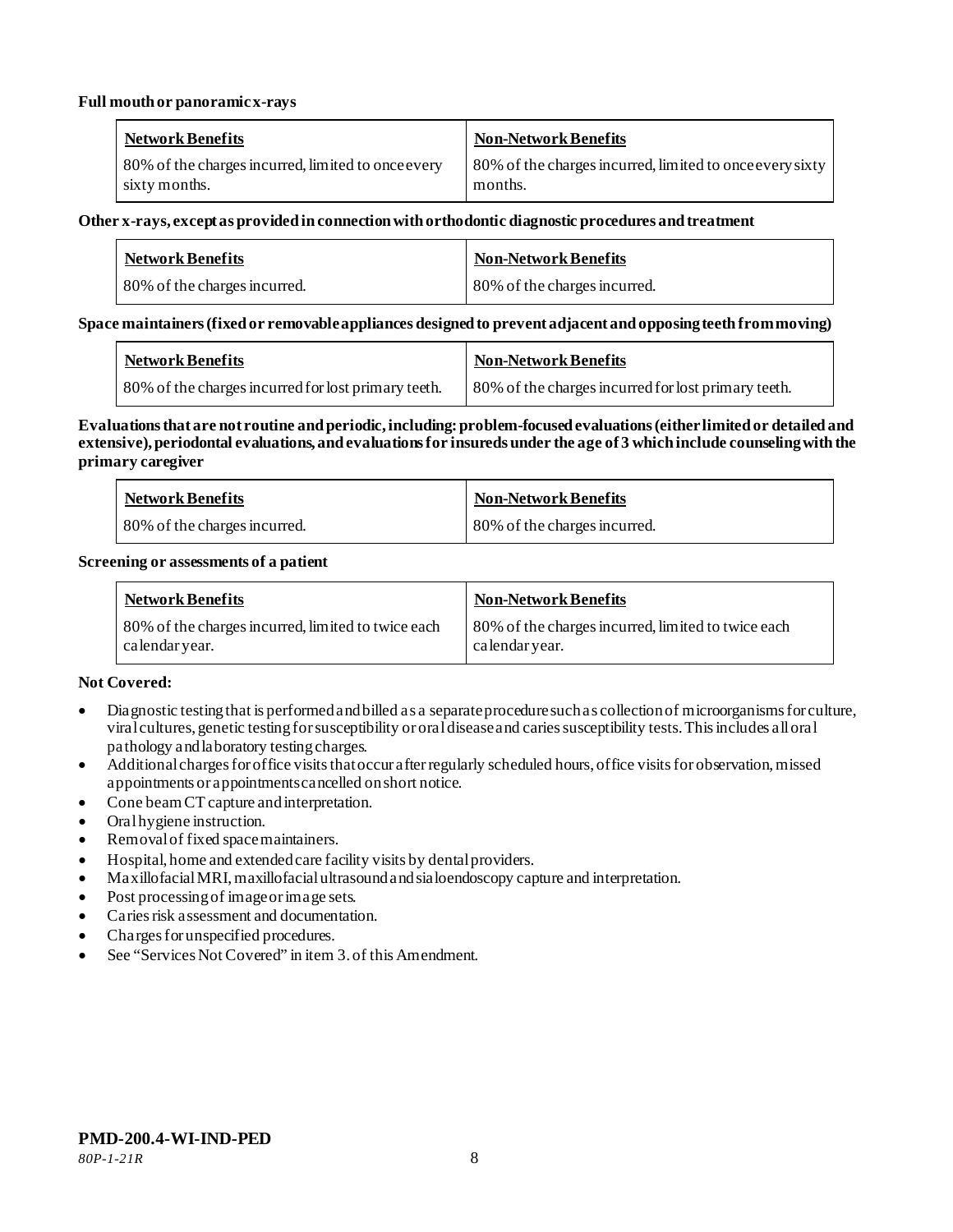#### **BASIC SERVICES**

#### **Covered Services:**

We cover the following services:

#### *Basic I Services*

#### **Consultations**

| <b>Network Benefits</b>      | <b>Non-Network Benefits</b>  |
|------------------------------|------------------------------|
| 80% of the charges incurred. | 50% of the charges incurred. |

#### **Emergency treatment for relief of pain**

| <b>Network Benefits</b>      | <b>Non-Network Benefits</b>  |
|------------------------------|------------------------------|
| 80% of the charges incurred. | 50% of the charges incurred. |

**Regular restorative services (fillings) other than posterior composites. Restorations using customary restorative materials and stainless steel crowns are covered, when dentally necessary due to loss of tooth structure as a result of tooth decay or fracture.**

| <b>Network Benefits</b>      | <b>Non-Network Benefits</b>  |
|------------------------------|------------------------------|
| 80% of the charges incurred. | 50% of the charges incurred. |

**Regular restorative services (fillings)**- posterior composites (white fillings on bicuspids and molars).Restorations using customary restorative materials and preventive resin restorations are covered, when dentally necessary due to loss of tooth structure as a result of tooth decay or fracture.

| <b>Network Benefits</b>      | Non-Network Benefits         |
|------------------------------|------------------------------|
| 80% of the charges incurred. | 50% of the charges incurred. |

**Oral Surgery** - non-surgical extraction for the restoration of dental function.General anesthesia or intravenous sedation is covered, when dentally necessary, when provided by the attending dentist in a dental office setting and required to perform a covered dental procedure.

| <b>Network Benefits</b>      | <b>Non-Network Benefits</b>  |
|------------------------------|------------------------------|
| 80% of the charges incurred. | 50% of the charges incurred. |

**Periodontics (Gum Disease) -non-surgical treatment**

| <b>Network Benefits</b>                                                                     | <b>Non-Network Benefits</b>                                                                 |
|---------------------------------------------------------------------------------------------|---------------------------------------------------------------------------------------------|
| 80% of the charges incurred, limited to once every<br>24 months for non-surgical treatment. | 50% of the charges incurred, limited to once every<br>24 months for non-surgical treatment. |

#### **Endodontics I -Endodontic Pulp Therapy and Pulpotomy Services (other than pulpal regeneration)**

| <b>Network Benefits</b>      | <b>Non-Network Benefits</b>  |
|------------------------------|------------------------------|
| 80% of the charges incurred. | 50% of the charges incurred. |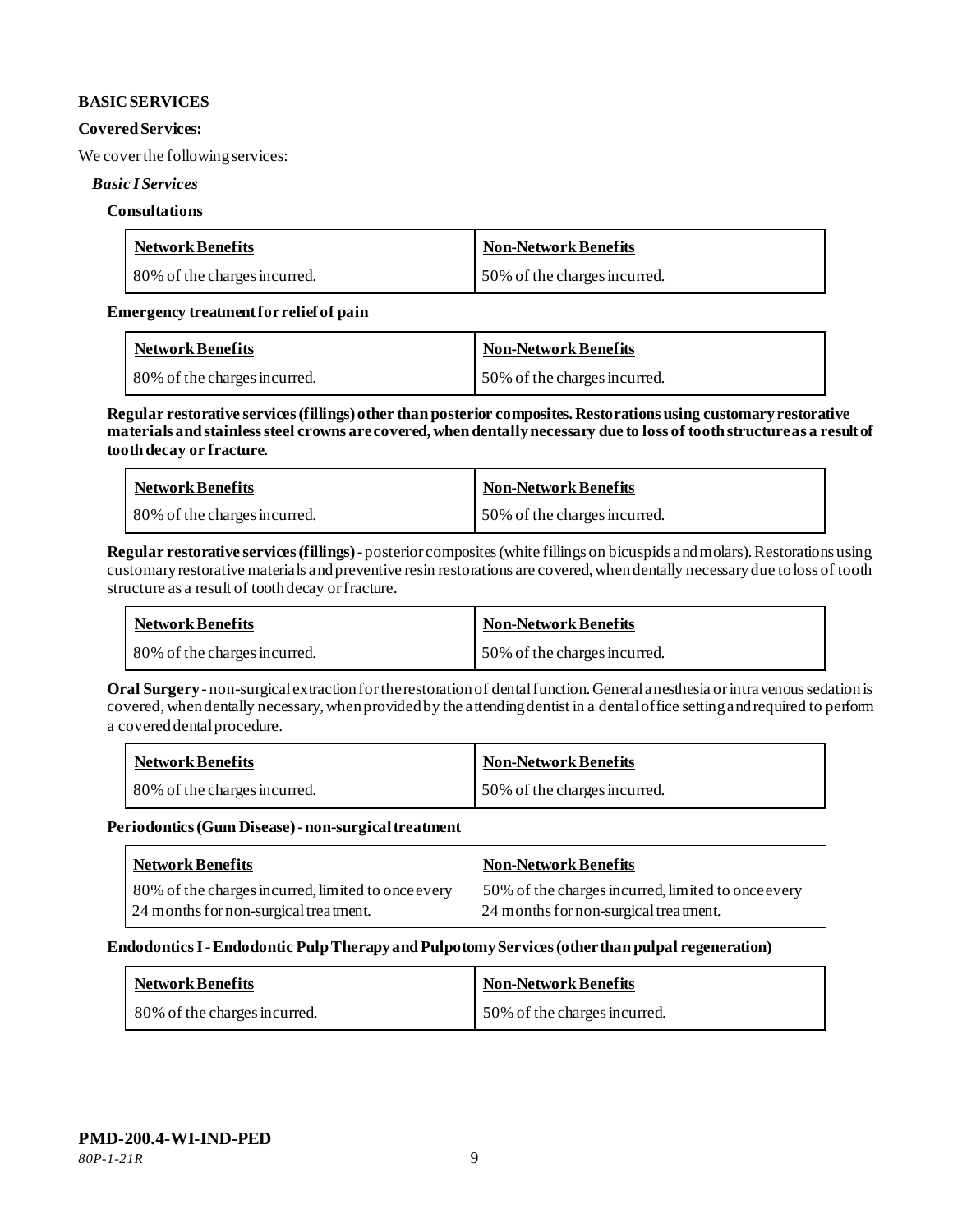## **Endodontics II -All Other Endodontic Services (including pulpal regeneration)**

| <b>Network Benefits</b>      | <b>Non-Network Benefits</b>  |
|------------------------------|------------------------------|
| 80% of the charges incurred. | 50% of the charges incurred. |

#### *Basic II Services*

**Oral Surgery** - other than non-surgical extraction for the restoration of dental function. Services include, but are not limited to, removal of impacted teeth, incision or drainage of abscesses and removal of exostosis. General anesthesia or intravenous sedation is covered, when dentally necessary, when provided by the attending dentist in a dental office setting and required to perform a covered dental procedure.

| <b>Network Benefits</b>      | <b>Non-Network Benefits</b>  |
|------------------------------|------------------------------|
| 80% of the charges incurred. | 50% of the charges incurred. |

#### Periodontics (Gum Disease) - surgical treatment

| <b>Network Benefits</b>                            | <b>Non-Network Benefits</b>                        |
|----------------------------------------------------|----------------------------------------------------|
| 80% of the charges incurred, limited to once every | 50% of the charges incurred, limited to once every |
| 36 months for surgical treatment.                  | 36 months for surgical treatment.                  |

#### **Limitations:**

• Collection and application of autologous blood concentrate product is limited to once every 36 months.

#### **Not Covered:**

- Periodontal splinting.
- Orthognathic surgery (surgery to reposition the jaws).
- Harvest of bone for use in autogenous grafting procedure.
- Charges for surgical procedures for isolation of a tooth with a rubber dam.
- Non-intravenous conscious sedation, and drugs to treat anxiety or pain.
- Charges for endodontic endosseous implants.
- Charges for intentional reimplantation (including necessary splinting).
- Charges for canal preparation and fitting of preformed dowel or post.
- Charges for temporary crowns for fractured teeth.
- Charges for surgical placement of a temporary anchorage device.
- Charges for autogenous or nonautogenous osseous, osteoperiosteal or cartilage graft of the mandible or maxilla.
- Charges for anatomical crown exposure.
- Charges for the placement of a restorative foundation for an indirect restoration.
- Charges for periradicular services and bone grafts or other material used in conjunction with periradicular surgery.
- Charges for unspecified procedures.
- See "Services Not Covered" in item 3. of this Amendment.

#### **SPECIAL SERVICES**

#### **Covered Services:**

We cover the following services:

**Special Restorative Care** – extraorally fabricated or cast restorations (crowns, onlays) are covered when teeth cannot be restored with customary restorative material and when dentally necessary due to the loss of tooth structure as a result of tooth decay or fracture. If a tooth can be restored with a customary restorative material, but an onlay, crown, jacket, indirect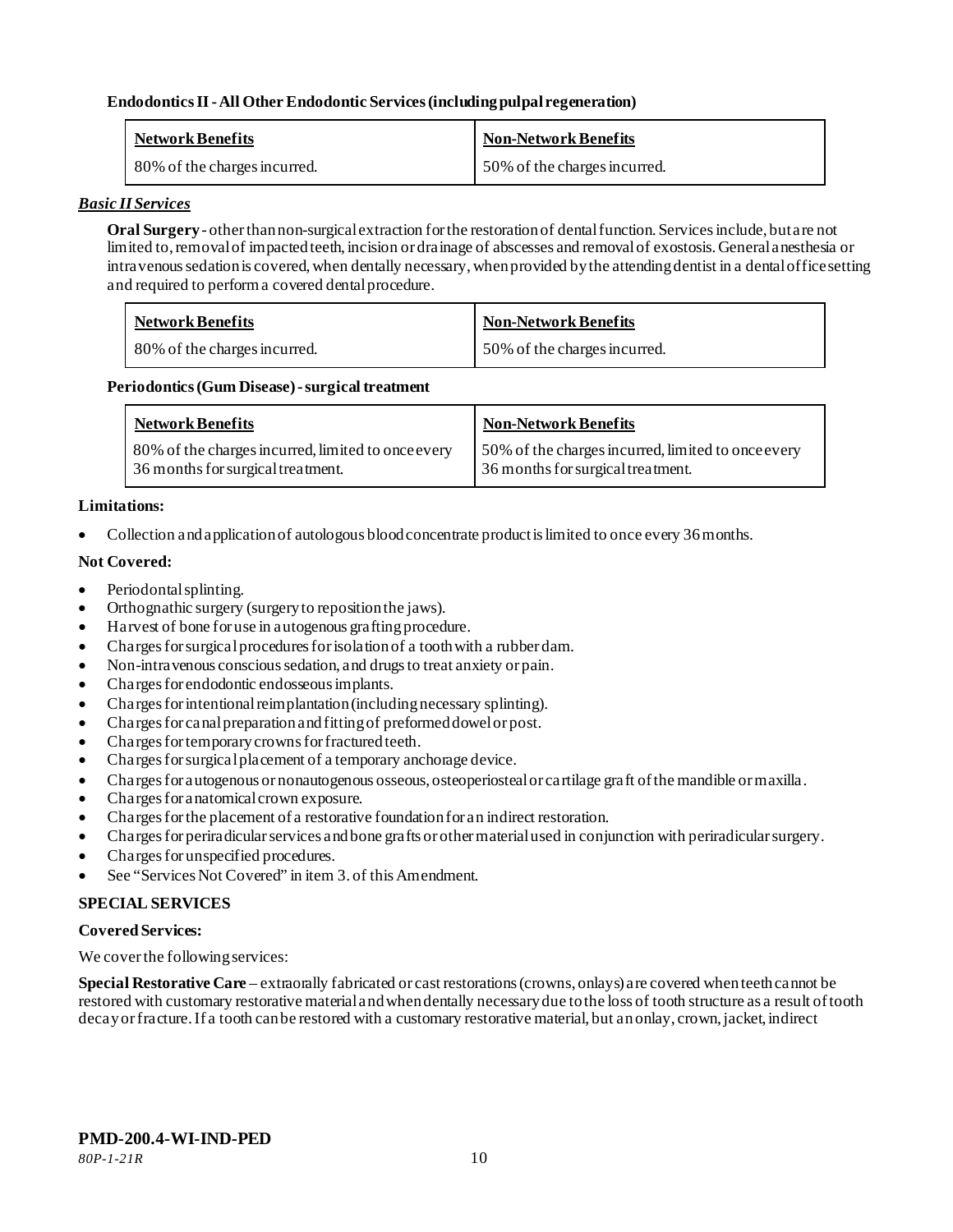composite or porcelain/ceramic restoration is selected, benefits will be calculated using the charge appropriate to the equivalent customary restorative material.

| <b>Network Benefits</b>      | <b>Non-Network Benefits</b>  |
|------------------------------|------------------------------|
| 80% of the charges incurred. | 50% of the charges incurred. |

#### **Repair or recementing of crowns, inlays and onlays**

| <b>Network Benefits</b>      | <b>Non-Network Benefits</b>  |
|------------------------------|------------------------------|
| 80% of the charges incurred. | 50% of the charges incurred. |

## **Limitations:**

• Benefit for the replacement of a crown or onlay will be provided only after a five year period measured from the date on which the procedure was last provided, whether under this Amendment or not.

## **Not Covered:**

- Gold foil restorations.
- Onlays, veneers or partial crowns fabricated from extraorally cured composite resin or porcelain
- Charges for unspecified procedures.
- See "Services Not Covered" in item 3. of this Amendment.

## **PROSTHETIC SERVICES**

#### **Covered Services:**

We cover the following services:

**Bridges** -initial installation of fixed bridgework to replace missing natural teeth, replacement of an existing fixed bridgework by a new bridgework, the addition of teeth to an existing bridgework, and repair or recementing of bridgework are covered. A given prosthetic appliance for the purpose of replacing an existing appliance will be provided when satisfactory evidence is presented that the new prosthetic appliance is required to replace one or more teeth extracted after the existing bridgework was installed.

| <b>Network Benefits</b>      | <b>Non-Network Benefits</b>  |
|------------------------------|------------------------------|
| 80% of the charges incurred. | 50% of the charges incurred. |

**Dentures -** initial installation of full removable dentures to replace missing natural teeth and adjacent structures and adjustments during the six-month period following installation are covered. If a satisfactory result can be achieved through the utilization of standard procedures and materials but a personalized appliance is selected, or one which involves specialized techniques, the charges appropriate to the least costly appliance are covered. Replacement of an existing full removable denture by a new denture is covered. A given prosthetic appliance for the purpose of replacing an existing appliance will be provided when satisfactory evidence is presented that the new prosthetic appliance is required to replace one or more teeth extracted after the existing denture was installed. Repair of dentures, or relining or rebasing of dentures more than six months after installation of an initial or replacement denture are covered.

| <b>Network Benefits</b>      | <b>Non-Network Benefits</b>  |
|------------------------------|------------------------------|
| 80% of the charges incurred. | 50% of the charges incurred. |

**Partial Dentures** -Surveyed crowns which are not restorative but which are dentally necessary to facilitate the placement of a removable partial denture are covered. Initial installation of partial removable dentures to replace missing natural teeth and adjacent structures and adjustments during the six-month period following installation are covered. If a satisfactory result can be achieved by a standard cast chrome or acrylic partial denture, but a more complicated design is selected, the charges appropriate to the least costly appliance are covered. Replacement of an existing partial denture by a new denture, or the addition of teeth to an existing partial removable denture is covered. A given prosthetic appliance for the purpose of replacing an existing appliance will be provided when satisfactory evidence is presented that the new prosthetic appliance is required to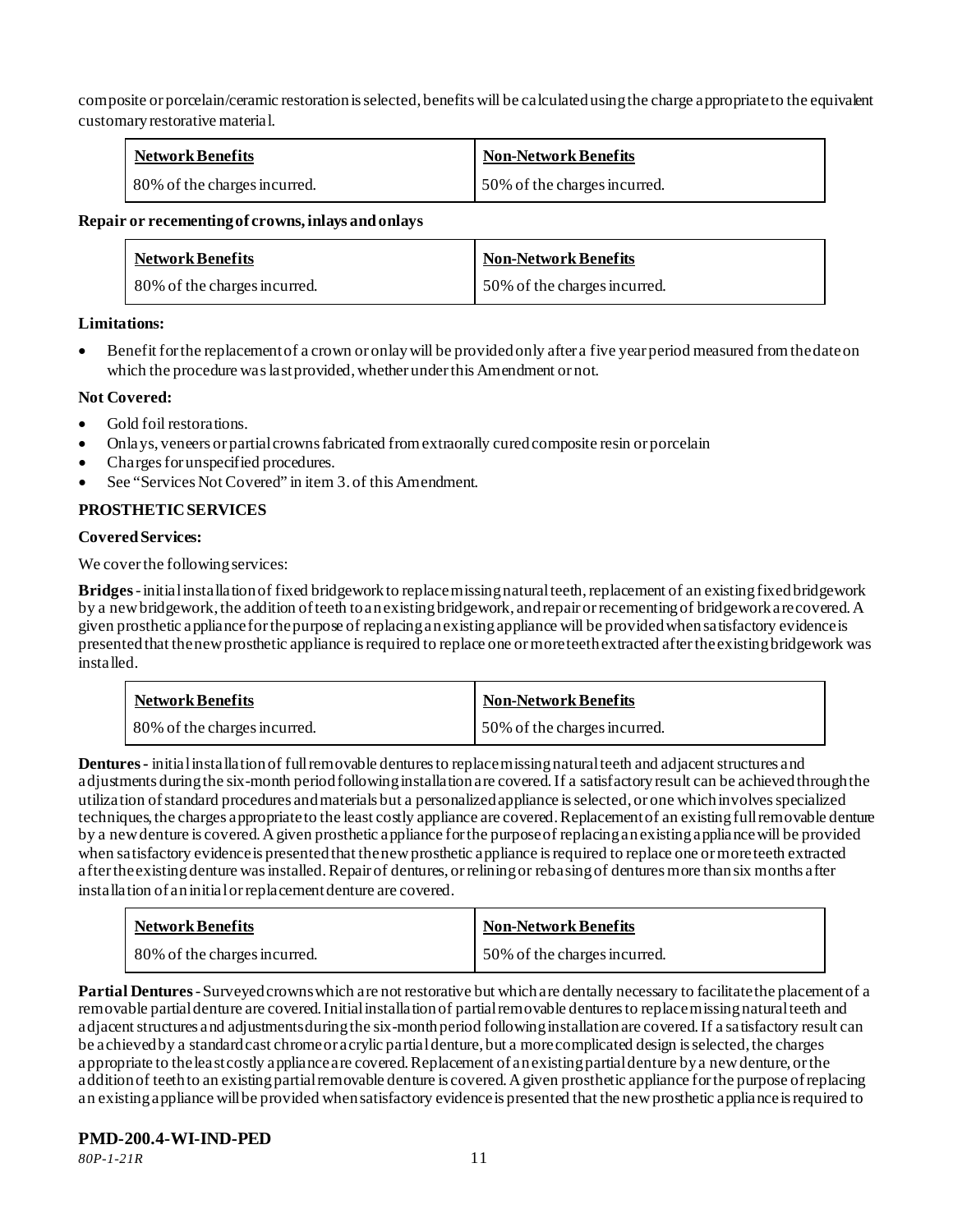replace one or more teeth extracted after the existing denture was installed. Repair of dentures, or relining or rebasing of dentures more than six months after installation of an initial or replacement denture are covered.

| <b>Network Benefits</b>      | <b>Non-Network Benefits</b>  |
|------------------------------|------------------------------|
| 80% of the charges incurred. | 50% of the charges incurred. |

**Occlusal guards** – occlusal guards for the treatment of bruxism are covered, including repair and relining of occlusal guards.

| <b>Network Benefits</b>      | <b>Non-Network Benefits</b>  |
|------------------------------|------------------------------|
| 80% of the charges incurred. | 50% of the charges incurred. |

#### **Tissue Conditioning**

| <b>Network Benefits</b>      | <b>Non-Network Benefits</b>  |
|------------------------------|------------------------------|
| 80% of the charges incurred. | 50% of the charges incurred. |

## **Limitations:**

- Benefit for replacement of a prosthetic appliance will be provided only (a) if the existing appliance cannot be made serviceable, and (b) after a 5 year period measured from the date on which it was installed, whether under this Amendment or not.
- Occlusal guards are limited to one every 12 months, for insureds age 13 or older.

## **Not Covered:**

- Services for replacement of any missing, lost or stolen dental or implant-supported prosthesis.
- Services related to a prosthetic appliance which was installed or delivered more than 60 days after termination of coverage.
- Interim prostheses.
- Connector bars, stress breakers and precision attachments.
- Provisional pontics, crowns and retainer crowns.
- Copings.
- Charges for unspecified procedures.
- See "Services Not Covered" in item 3. of this Amendment.

## **DENTAL IMPLANT SERVICES**

## **Covered Services:**

We cover, **if dentally necessary**:

- the surgical placement of an implant body to replace missing natural teeth;
- removal and replacement of an implant body that is not serviceable and cannot be repaired after a period of at least five years from the date that the implant body was initially placed;
- initial installation of implant-supported prosthesis (crowns, bridgework and dentures) to replace missing teeth;
- replacement of an existing implant-supported prosthesis by a new implant-supported prosthesis, or the addition of teeth to an existing implant-supported prosthesis. We will replace an existing implant-supported prosthesis when satisfactory evidence is presented that (a) the new implant-supported prosthesis is required to replace one or more teeth extracted after the existing implant-supported prosthesis was installed, or (b) the existing implant-supported prosthesis cannot be made serviceable;
- repair of implant-supported prosthesis;
- other related implant services.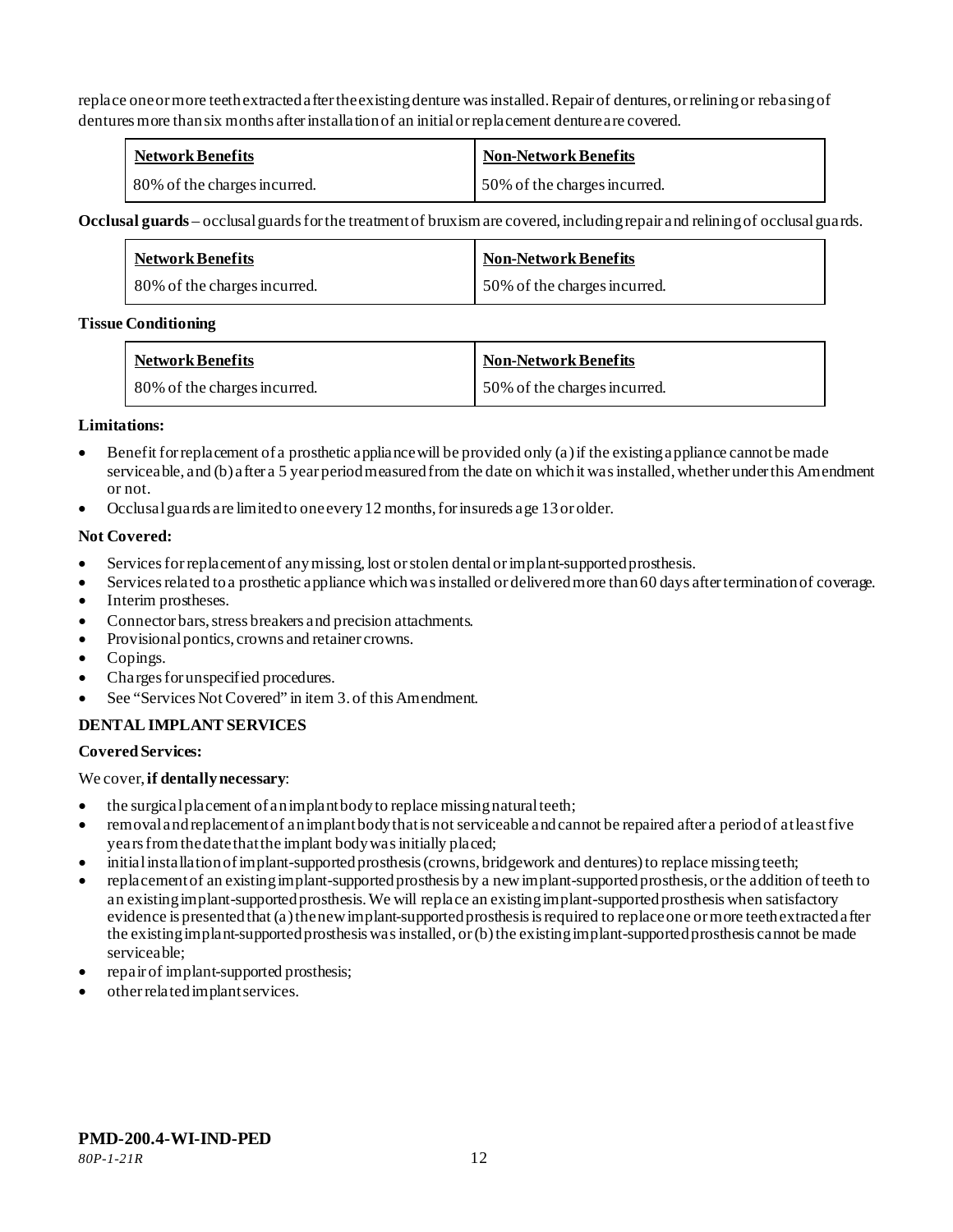**Decisions about dental necessity are made by HealthPartners Insurance Company**'**s dental directors, or their designees. If the dental directors or their designees determine that a tooth or an arch can be restored with a standard prosthesis or restoration, no benefits will be allowed for the individual implant or implant procedure. For the second phase of treatment (the prosthodontics phase of placing the implant crown, bridge, denture or partial denture), we will base benefits on the least costly, professionally acceptable alternative treatment.**

| <b>Network Benefits</b>      | <b>Non-Network Benefits</b>  |
|------------------------------|------------------------------|
| 80% of the charges incurred. | 50% of the charges incurred. |

#### **Limitations:**

- Benefit for replacement of an existing implant-supported prosthesis that cannot be made serviceable will be provided only after a five year period measured from the date that the implant-supported prosthesis was initially placed, whether under this Amendment or not.
- Endosteal implants, surgical placement of an interim implant body, eposteal implants, transolsteal implants (including hardware), implant-supported complete or partial dentures, connecting bars, abutments, implant-supported crowns, and abutment supported retainers are limited to once every 5 years.
- Radiographic/surgical implant indexing is limited to once every 5 years.

#### **Not Covered:**

- Charges for interim abutments or custom abutments, including placement.
- Charges for unspecified procedures.
- See "Services Not Covered" in item 3. of this Amendment.

#### **EMERGENCY DENTAL CARE SERVICES**

#### **Covered Services:**

We cover emergency dental care provided by network or non-network providersto the same extent as eligible dental services specified above and subject to the same deductibles, percentages and maximums.

| <b>Network Benefits</b> | <b>Non-Network Benefits</b>                                                                                                                                                                                                                    |
|-------------------------|------------------------------------------------------------------------------------------------------------------------------------------------------------------------------------------------------------------------------------------------|
| such as fillings.       | Coverage level is the same as corresponding Network Coverage level is the same as corresponding Non-<br>Benefits, depending on the type of service provided, Network Benefits, depending on the type of service<br>provided, such as fillings. |

#### **Not Covered:**

See "Services Not Covered" in item 3. of this Amendment.

#### **CLEFT LIP AND CLEFT PALATE SERVICES**

#### **Covered Services For Dependent Children:**

We cover dental services for treatment of cleft lip and cleft palate. Orthodontic treatment of cleft lip and cleft palate will be covered only if it meets the Covered Services criteria under "Orthodontic Services" below.

| <b>Network Benefits</b>                                                                                                                                                                                                                             | <b>Non-Network Benefits</b>                                                                                                                         |
|-----------------------------------------------------------------------------------------------------------------------------------------------------------------------------------------------------------------------------------------------------|-----------------------------------------------------------------------------------------------------------------------------------------------------|
| Coverage level is the same as corresponding Network Coverage level is the same as corresponding Non-<br>Benefits, depending on the type of service provided,<br>such as Basic Services, Special Services or<br>Orthodontic Services, if applicable. | Network Benefits, depending on the type of service<br>provided, such as Basic Services, Special Services or<br>Orthodontic Services, if applicable. |

#### **Limitations:**

• To the extent that these services are covered under the medical services, they are not covered as Pediatric Dental services.